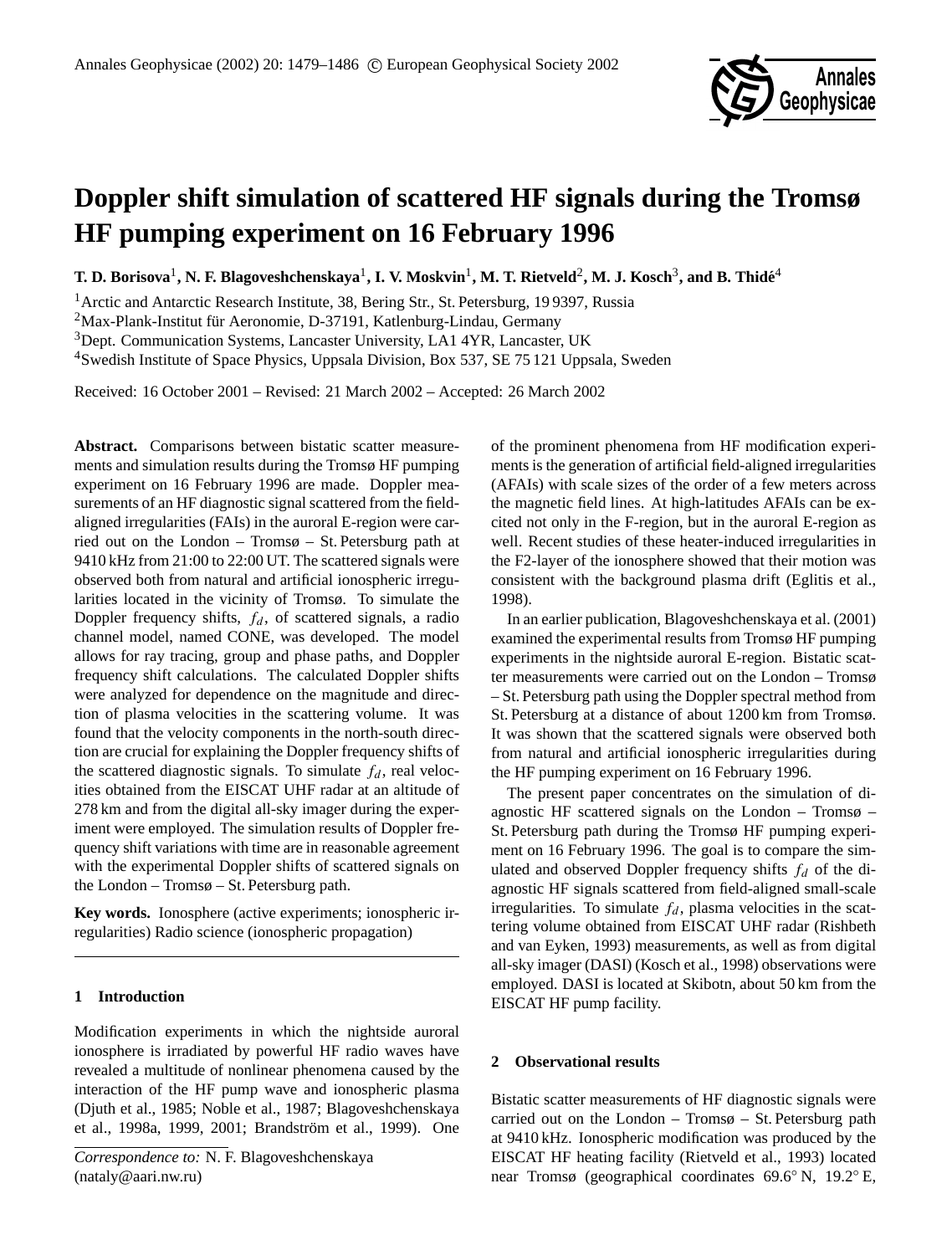

**Fig. 1.** Dynamic Doppler spectra (sonogram) of HF diagnostic signals on the London – Tromsø– St. Petersburg path at 9410 kHz during the Tromsø HF pumping experiment on 16 February 1996. Direct signal propagating from the transmitter to the receiver along a great circle path corresponds to 0 Hz Doppler frequency. The intervals when the Troms heater was turned on are marked by bars on the time axis: **(a)** raw dynamic Doppler spectra; **(b)** dynamic Doppler spectra with five types of Doppler tracks displayed on the sonogram. The following Doppler tracks can be recognized from the sonogram: (1) the long-lived track from 21:10 to 21:26 UT with Doppler frequency shifts changing from positive to negative values; (2) the negative tracks of 21:20–21:22 UT, 21:22–21:23 UT and 21:24–21:28 UT with increasing negative values of Doppler frequency shift; (3) the wave-like track with periods of about 100–120 s observed from 21:23:30 to 21:30:30 UT; (4) burst-like Doppler tracks closely related to the points in time at which the Tromsø HF heating facility is turned on or off; (5) wave-like tracks closely related to the heater-on periods of 21:10–21:14 and 21:20–21:24 UT.

 $L = 6.2$ , magnetic dip angle  $I = 78^{\circ}$ ). The experiment was conducted on 16 February 1996 from 21:00 to 23:00 UT. The main parameters of the Tromsø heater were the following: heater frequency  $= 4040 \text{ kHz}$ ; polarization = O-mode; effective radiated power  $(ERP) = 150 MW;$ transmission scheme  $=$  4 min on /6 min off. The antenna beam was tilted 6° to the south, allowing for HF pumping in a near field-aligned direction. The diagnostic HF transmitter is located near London (52◦ N, 0◦ E). The reception of diagnostic waves, scattered from field-aligned irregularities (FAIs) above Tromsø, was made using the Doppler spectral method from St. Petersburg (60◦ N, 30.5◦ E).

During the experiment the Tromsø dynasonde showed the presence of a sporadic  $E_s$  layer. However,  $f_oE_s$  remained less than the heater frequency  $f_H$  during the first two heateron periods (21:00–21:04 UT and 21:10–21:14 UT). Hence, the pump wave was not reflected from  $E_s$  layer. Since the electron density was low in the F2-layer as well, the HF pump wave was not reflected from the ionosphere at all. In the following, heater-on periods  $f_{o}E_{s}$  exceeded  $f_{H}$ , resulting in reflection of the powerful HF radio wave from the sporadic  $E_s$  layer.

Figure 1 shows the dynamic Doppler spectra on the Lon-

don – Tromsø – St. Petersburg path obtained on 16 February 1996 from 21:08 to 21:40 UT. Figure 1a shows the raw dynamic Doppler spectra. The spectral structure of the HF signals scattered from FAIs is quite complicated. However, analysis of the dynamic Doppler spectra allows for five different types of Doppler tracks to be identified, as shown in Fig. 1b.

The first type of track (track 1) was observed continuously from 21:15 to 21:26 UT, irrespective of whether the HF heater was turned on or off. The distinctive feature of this track is the change in sign of the Doppler frequency shifts  $f_d$ from positive to negative, that takes place at 21:20 UT. Upon reaching the maximum negative value of  $f_d$  at 21:23 UT, track 1 turns back towards a zero Doppler frequency shift.

Tracks 2 are negative with increasing negative values of Doppler frequency shift from 21:20–21:22 UT, 21:22– 21:23 UT, and 21:24–21:28 UT.

A very intense wave-like track (track 3) with a period of about 100–120 s appeared at 21:23:30 UT at the end of the heater-on period of 21:20–21:24 UT. Its duration was about 7 min. It was found that variations of Doppler frequency shift with time are in a good agreement with electron density changes over Tromsø. A comparison between  $f_d$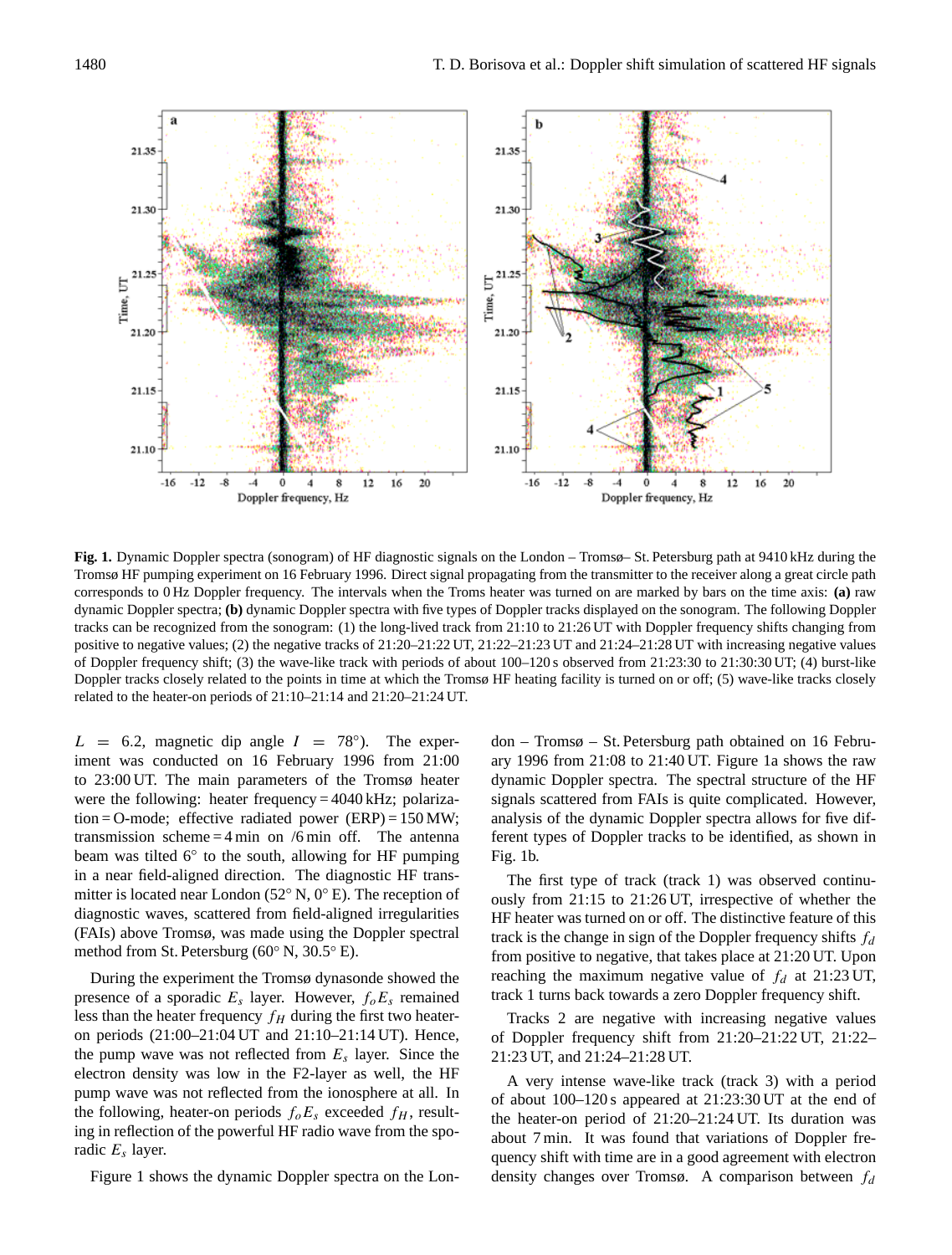

**Fig. 2.** Temporal variations of electron density  $N_e$  at 150 km altitude from Tromsø EISCAT UHF radar measurements and Doppler frequency variations  $f_d$  characterizing track 3 on 16 February 1996.

variations characterizing track 3 and  $N_e$  changes at an altitude of 150 km from EISCAT UHF radar measurements at Tromsø is shown in Fig. 2.

An interesting feature of the HF pumping experiment on 16 February 1996 is exhibited by the fourth type of track (track 4). These burst-like tracks are closely related to the point in time at which the Tromsø heater is turned on and off. The duration of the burst-like tracks is about 10–15 s. When turning on the Tromsø HF heater, a burst in  $f_d$  to −10 Hz occurs in the negative part of the Doppler sonogram. HF heater turn off leads to the appearance of a  $f_d$  burst to +8 Hz in the positive part of sonogram. The most pronounced burst-like tracks were observed in the heater-on periods of 21:10–21:14 UT and 21:30–21:34 UT. It is interesting to note that similar negative burst-like Doppler tracks were observed from bistatic scatter measurements when turning on the SURA heating facility (see Fig. 6 of Blagoveshchenskaya et al., 1998b).

During the pump cycle of 21:10–21:14 UT the powerful HF radio wave was not reflected from the ionosphere due to  $f_H$  exceeding  $f_oE_s$  ( $f_H > f_oE_s$ ). In addition, the heater frequency  $f_H$  was equal to the upper hybrid frequency  $f_{UH}$ , i.e.  $f_H^2 = f_U^2 H = f_o^2 E_s + f_c^2$ , where  $f_o E_s$  is the maximum frequency of the sporadic  $E_s$  layer and  $f_c$  is the cyclotron frequency. Note that the excitation of artificial field-aligned irregularities in the auroral  $E_s$  layer is possible with the constraint  $f_H > f_o E_s$ , but  $f_H^2 = f_o^2 E_s + f_c^2$ , as described by Djuth et al. (1985).

The fifth type of track is closely related to the heater-on periods of 21:10–21:14 UT and 21:20–21:24 UT. These wavelike tracks, with periods of about 80–120 s, are displayed in the positive part of the Doppler sonogram. During the HF pumping cycle of 21:10–21:14 UT the appearance and disappearance of the fifth type of track coincides in time with the burst-like heater-induced tracks of the fourth type. As a result, it is believed that this track was produced by HF diagnostic signals scattered from artificial field-aligned irregularities.

It is of interest to compare the observed wavy tracks with the behaviour of the  $X$  and  $Y$  components of the magnetic field variations at Tromsø. In order to do this, the spectral components of  $f_d$ , X and Y were computed. The comparison showed an absence of correlation between the Doppler frequency shift variations and magnetic field variations.

The Doppler tracks shown in Fig. 1b suggest that the scattered signals were observed both from natural (first, second and third types) and artificial (the fourth and fifth types) fieldaligned irregularities.

#### **3 Modelling**

The problem of HF radio-wave propagation in an inhomogeneous anisotropic (magnetoactive) ionosphere was solved within the framework of the geometric optics method. In this context, the solution of the wave equation and determination of the ray path is an Eikonal function solution. The solution of the Eikonal function is equivalent to finding the dependence of  $\omega = \omega(k)$ , where  $\omega$  is the wave (angular) frequency  $(\omega = 2\pi f)$ , and k is the wave vector. Taking into account the canonical equations for a ray (Budden, 1985) and the Eikonal function (Kravtzov, 1980), the following system of differential equations for an inhomogeneous anisotropic medium are derived:

$$
\frac{d\mathbf{r}}{dt} = 2c^2 \left( \mathbf{k} - \frac{1}{2} \frac{\omega^2 \partial n^2}{c^2 \partial \mathbf{k}} \right) / \frac{\partial \omega^2 n^2}{\partial \omega}
$$
\n
$$
\frac{d\mathbf{k}}{dt} = \omega \frac{\partial n}{\partial \mathbf{r}} / \frac{\partial \omega n}{\partial \omega}
$$
\n
$$
\frac{d\omega}{dt} = -\omega \frac{\partial n}{\partial t} / \frac{\partial \omega n}{\partial \omega}.
$$
\n(1)

The refractive index may be written as (Ginzburg, 1967)

$$
n_{1,2}^{2} = 1 - \frac{2v(1-v)}{2(1-v) - u\sin^{2}\alpha \pm \sqrt{u^{2}\sin^{4}\alpha + 4u(1-v)^{2}\cos^{2}\alpha}}, \quad (2)
$$

where  $u$  and  $v$  are determined by

$$
v = \frac{\omega_0^2}{\omega^2} = \frac{4\pi e^2 N_e}{m\omega^2},
$$
  

$$
\sqrt{u} = \frac{\omega_H}{\omega} = \frac{|e|H^0}{mc\omega}.
$$

Here  $e$  and  $m$  are the electron charge and mass;  $c$  is the speed of light;  $\alpha$  is the angle between the wave vector k and magnetic field  $H^{(0)}$ ,  $\omega_0$  is the electron plasma frequency, and  $\omega_H$ is the electron gyrofrequency.

On the basis of the equation system (1) and taking into account expression (2) for the refractive index, a radio channel model, named CONE, was developed. It permits the ray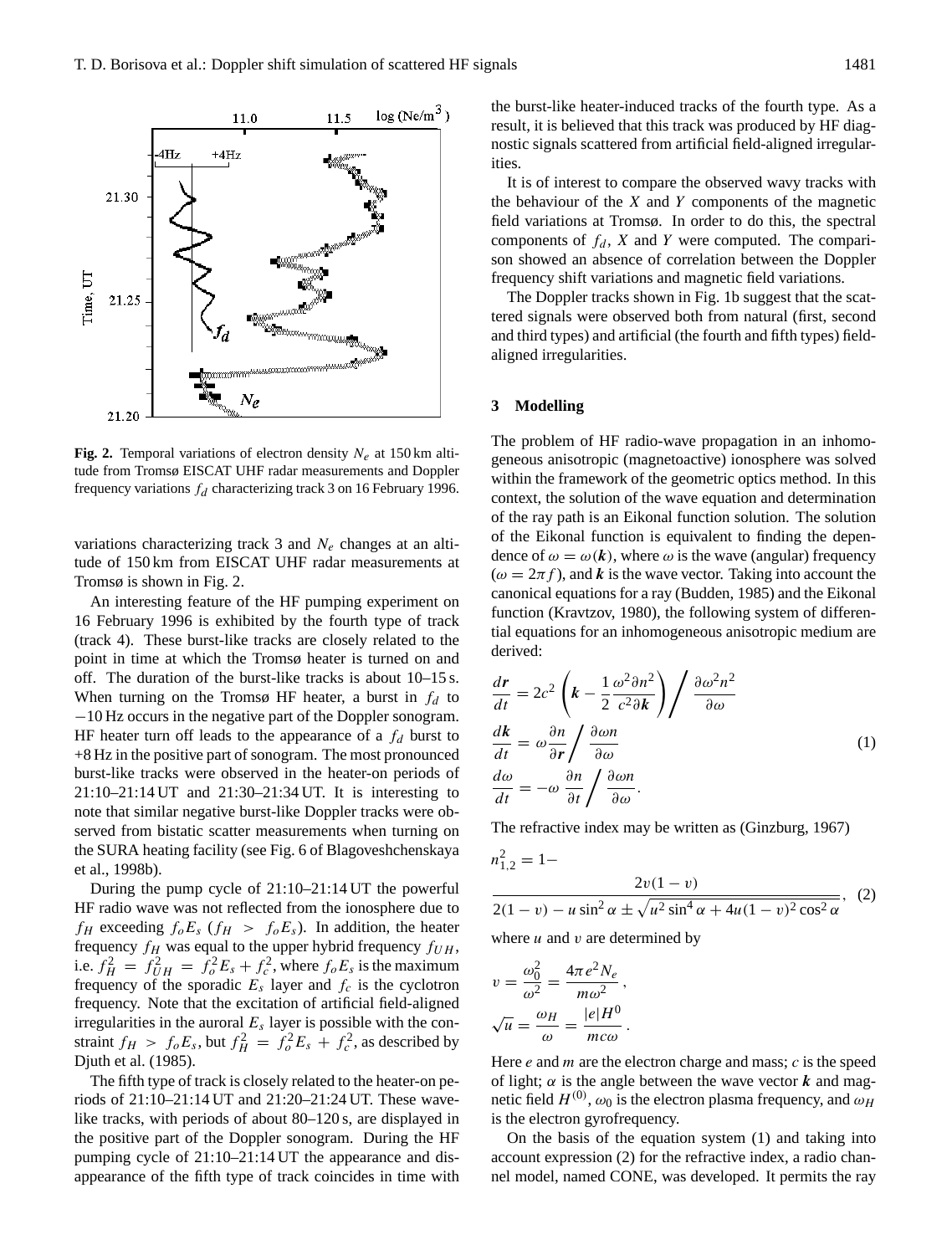

**Fig. 3.** Sketch of the geometry of the scattered signals from moving field-aligned irregularities. Digits (1) and (2) correspond to the different modes of the signals scattered from FAIs above Troms. Signs "+" and "–" in Doppler frequency shift are in accordance with the movements of FAIs in the direction of the receiver  $(+f_d)$  and from the receiver  $(-f_d)$ .

traces, as well as the group and phase paths to be calculated. The numerical solution of equation system (1) is performed in the standard way (Haslegrove, 1955) as the solution of the differential equations of radio-wave propagation in a magnetoactive plasma using Runge-Kutta methods in spherical coordinates.

The propagation direction of the HF diagnostic wave on the London – Tromsø – St. Petersburg path is given by two great circle paths as follows: the first path is from the diagnostic transmitter (London) to the scattering volume above Tromsø and the second one is from the scattering volume to the receiver (St. Petersburg). The boundary condition for linking the solutions for the two propagation paths is the FAIinduced scattering cone, given by

$$
(\boldsymbol{k}_o \cdot \boldsymbol{H}) = (\boldsymbol{k}_s \cdot \boldsymbol{H})\,,\tag{3}
$$

where  $k_o$  and  $k_s$  are the wave vectors of the incident and scattered wave, correspondingly, and  $H$  is the vector of the Earth's magnetic field. The simulation of the geometry of the diagnostic HF signals scattered from FAIs in the auroral E-region on the London – Tromsø – St. Petersburg path was considered by Blagoveshchenskaya et al. (1999).

The CONE program also calculates the Doppler shift of scattered signals. To do this, we have taken into account not only the spatial-temporal electron density changes, but also the movements of the ionospheric plasma in the scattering volume. The latter is simply solved by the use of the locality principle for the phases  $(\phi)$  on the moving boundary A (Kravtzov, 1980), written as





**Fig. 4.** Schematic of the algorithm of the CONE radio channel model.The following designations are used: SI - solar declination (day number of year);  $W$  - Wolf number;  $K_p$  - planetary index of magnetic activity;  $\phi_i$ ,  $\lambda_i$  - geographical coordinates of transmitter, receiver and the scattering region;  $f_p$  - operational frequency;  $f_d$  -Doppler frequency shift;  $\alpha$ ,  $\beta$  - angles of the radiation in the vertical (elevation) and horizontal (azimuth) plane, respectively; FAIs field-aligned irregularities.

Differentiating Eq. (4) in time, one obtains the following relation

$$
-\omega_{\rm inc} + (\boldsymbol{k}_o \cdot \boldsymbol{V}) = -\omega_{\rm scat} + (\boldsymbol{k}_s \cdot \boldsymbol{V})\,,\tag{5}
$$

where  $V$  is the velocity of irregularities.

Figure 3 shows a sketch of the geometry of HF diagnostic signals scattered from moving FAIs. Bulk movement of the FAIs in the direction of the receiver (St. Petersburg) leads to a positive  $f_d$  in the HF diagnostic signals scattered from these FAIs. When the FAIs are moving in a direction opposite to the receiver, the scattered signals have negative values of Doppler frequency shift  $(-f_d)$ . Figure 4 presents the scheme of the CONE radio channel model algorithm.

A global ionospheric model was used in the calculations, combining well-known models of the E-, F1- and F2-layers (Anufrieva and Shapiro, 1976; Chernyshov and Vasil'eva, 1975; Bilitza et al., 1992). The input parameter to the ionospheric model is an effective analog of the Wolf number  $W_{\text{eff}}$ , which takes into account not only the solar activity, but the magnetic activity as well (Blagoveshchensky and Borisova, 1989). The ionospheric model was corrected using real ionospheric data obtained from the EISCAT UHF radar at Tromsø and vertical ionospheric sounders located at Kiruna (67.8◦ N;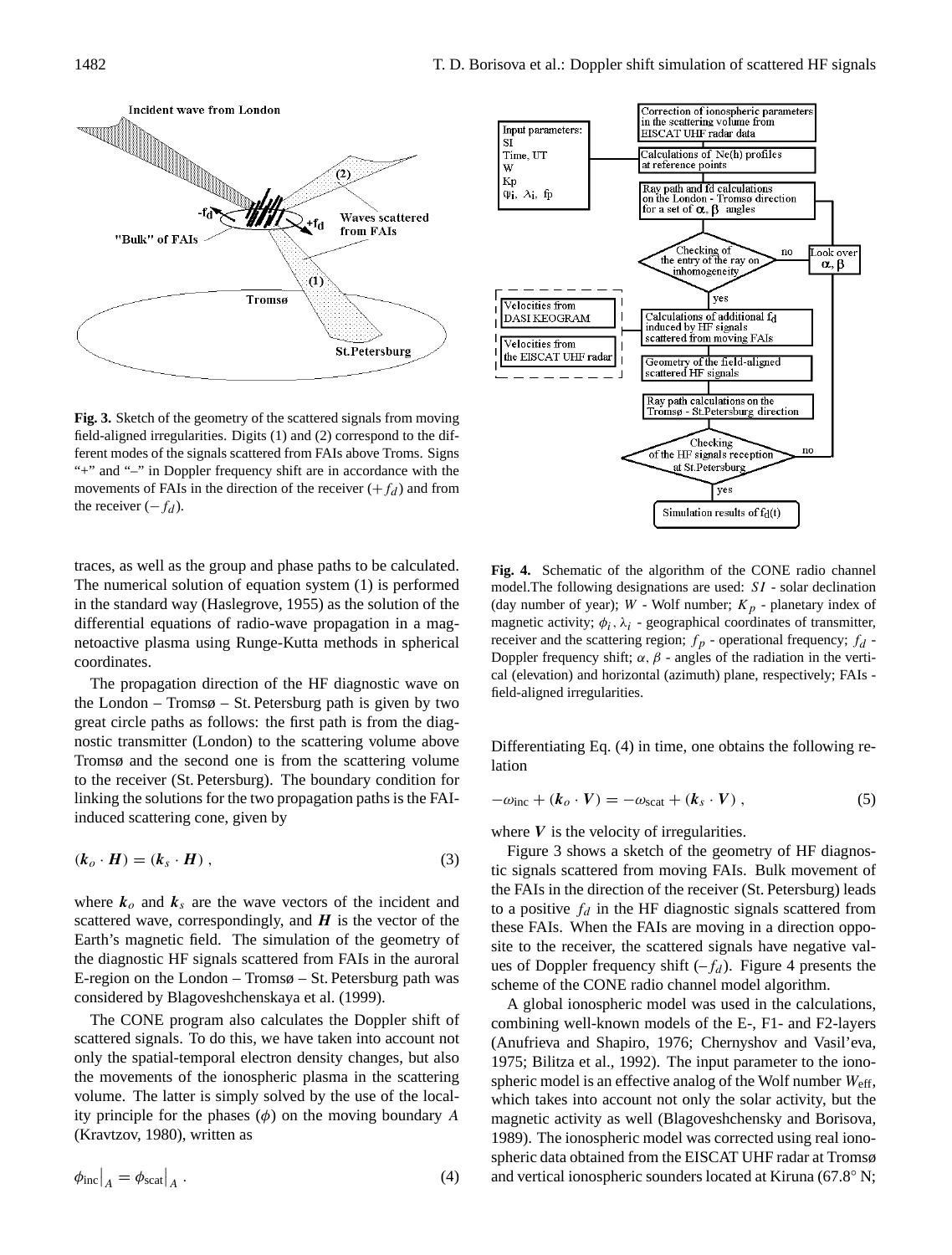

**Fig. 5.** Three-dimensional view of the simulation of the geometry of diagnostic HF signals scattered from E-region field-aligned irregularities on the London - Tromsø - St. Petersburg path at 9410 kHz for the geophysical conditions on 16 February 1996 at 21:20 UT. (1) and (2) indicate the different propagation modes from London to Tromsø and from Tromsø to St. Petersburg.

20.4 $\degree$  E), Lerwick (60.1 $\degree$  N; 2 $\degree$  W), and St. Petersburg (60 $\degree$  N; 30.5◦ E).

Ionospheric parameters are taken from reference points within a geographical region bounded by latitudes 50 and 75◦ N and longitudes 5 and 35◦ E. The spatial resolution is 2 degrees in latitude and longitude and 5 km in altitude throughout the ionosphere. The electron density for any coordinates is found using third order spline-functions. The solution for two-point HF propagation on the London – Tromsø path was found by testing exhaustively all elevation and azimuth angles with a resolution of  $0.01-0.05°$  and  $0.1-0.5°$ , respectively.

Figure 5 displays an example of the simulation of the ray geometry of diagnostic HF radio-waves scattered from fieldaligned irregularities in the auroral E-region on the London – Tromsø – St.Petersburg path at 9410 kHz for the geophysical conditions on 16 February 1996 at 21:20 UT ( $W_{\text{eff}} = 80$ ). From Fig. 5 one can see two modes of radio-wave propagation from London to Tromsø. The first one corresponds to one-hop propagation when a diagnostic wave is incident on the scattering volume over Tromsø from above. The second one is for the radio wave, which comes to the scattering volume from below after reflection from the F2-layer and Earth's surface. Propagation of the scattered waves from Tromsø to St. Petersburg is also possible on two paths. One of them is direct propagation and the other one is propagation after reflection from the ionospheric F2-layer.

Using the CONE model, calculations of the Doppler frequency shifts of scattered signals on the London – Tromsø – St. Petersburg path were performed depending on the direction of the plasma velocities in the scattering volume for different magnitudes of velocity. These results are shown in Fig. 6. It is found that the velocity components in the north-south direction are crucial in determining the Doppler frequency shift values of the scattered signals (see Fig. 6).



Fig. 6. Calculated values of Doppler frequency shift  $f_d$  versus direction of plasma velocity for velocities in the range from 200 to 1000 m/s on the London - Tromsø – St. Petersburg path. Calculations are made for 9410 kHz and an electron density in the scattering volume in the auroral E-region corresponding to  $f_0E_s = 4700 \text{ kHz}$ .

### **4 Simulation results with moving FAIs**

To simulate the Doppler frequency shifts of diagnostic HF signals scattered from FAIs in the vicinity of Tromsø during the experiment on 16 February 1996, real ionospheric movement data were employed. Velocities obtained from EISCAT UHF radar measurements and from the digital all-sky imager (DASI) at Skibotn have been used.

## 4.1 Velocities from EISCAT UHF radar observations

The ionospheric plasma velocities from the EISCAT UHF radar were observed at an altitude of 278 km with 2-min temporal resolution. It is assumed that the coupling between the F- and E-regions through the magnetic field lines is perfect, on average (Hanuise et al., 1986). Hence, plasma velocities obtained in the F-region may be employed in the E-region of the ionosphere. Figure 7 illustrates the simulation results of Doppler frequency shifts on the London – Tromsø – St. Petersburg path for the geophysical conditions corresponding to the experiment on 16 February 1996. The plasma velocity vectors, from EISCAT UHF radar measurements on 16 February 1996, between 21:08 and 21:36 UT, are shown in Fig. 7a. The calculated Doppler frequency shift values between 21:08 and 21:36 UT, taking into account only electron density changes in the scattering volume with 2-min temporal resolution, are shown in Fig. 7b. Figure 7c presents the calculated Doppler frequency shifts of the diagnostic HF signals scattered from FAIs in the auroral E-region, taking into consideration plasma velocities from the EISCAT UHF radar, as well as electron density changes in the scattering volume.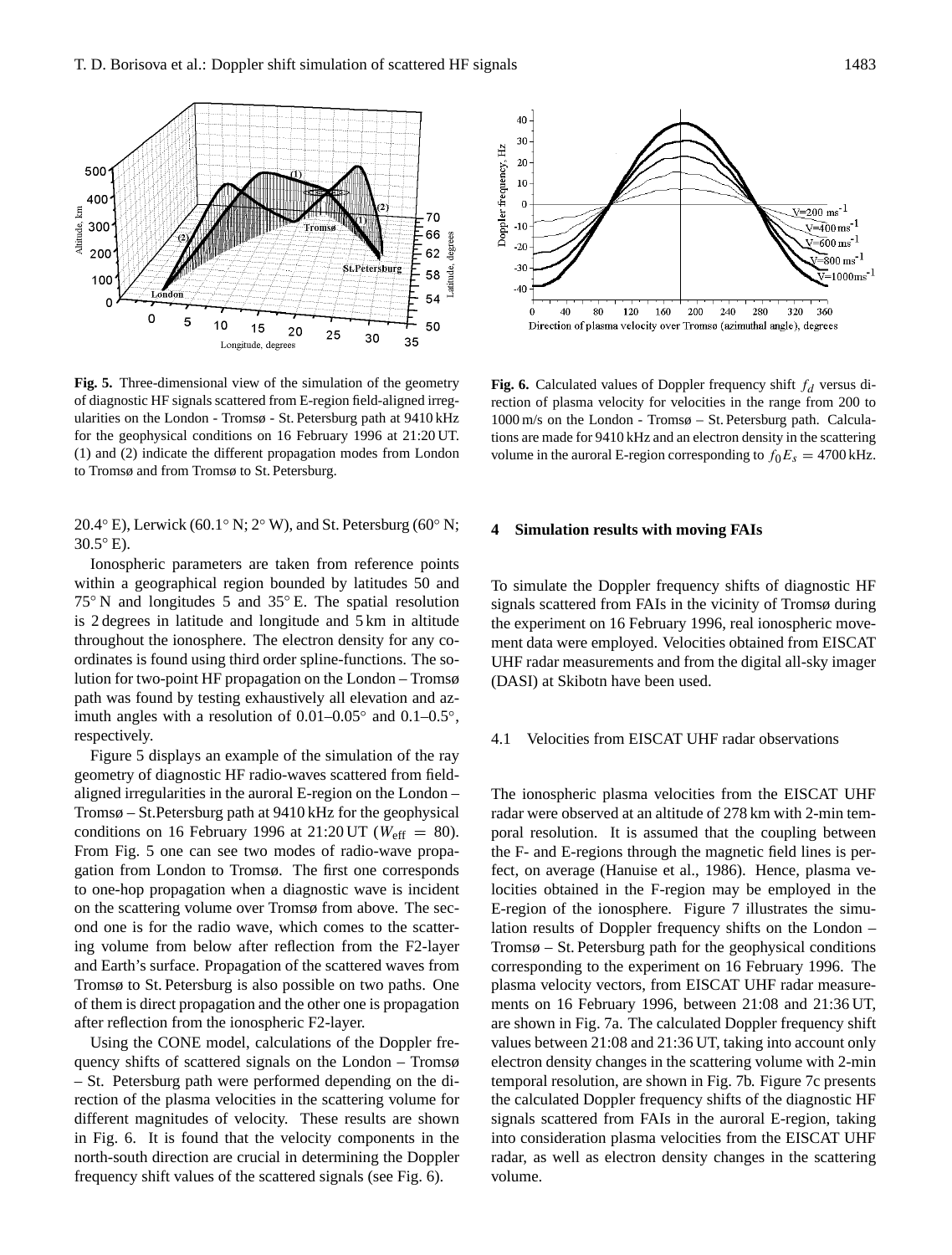

**Fig. 7.** Simulation results of Doppler frequency shifts on the London – Tromsø – St. Petersburg path at 9410 kHz for the geophysical conditions on 16 February 1996, taking into account the real ionospheric data from EISCAT UHF radar measurements with 2 min temporal resolution: **(a)** plasma velocity vectors from EISCAT UHF radar measurements during the HF pumping experiment on 16 February 1996; **(b)** Doppler frequency shifts versus time, taking into account only electron density changes in the scattering volume; **(c)** Doppler frequency shifts versus time, taking into account the plasma velocities given in panel "a", as well as electron density changes in the scattering volume.

#### 4.2 Velocities from optical measurements

It can be assumed that the movement of FAIs in the scattering volume at auroral E-region altitudes above Tromsø is consistent with the movement of the visible aurora. Based on this assumption, a method was developed for finding velocities from optical data which were then used to calculate the Doppler frequency shifts of HF diagnostic signals scattered from FAIs on the London – Tromsø – St. Petersburg path. Simulation results of Doppler frequency shifts (see Fig. 6) have shown that the north–south component of the FAI velocities is crucial for bistatic HF scatter measurements on the London – Tromsø – St. Petersburg path. It is possible to find the north–south component of the FAI velocities from auroral optical data based on DASI keogram data (latitude-time plot) shown in Fig. 8a, which shows the luminosity intensity at a fixed longitude (19.25◦ E) using geographic latitude-time



**Fig. 8.** Simulation results of Doppler frequency shifts on the London – Tromsø – St. Petersburg path at 9410 kHz for the geophysical conditions on 16 February 1996, taking into account the velocity of auroral arc movements on the longitude of Tromsø (19.25◦ E) from the DASI keogram: **(a)** the DASI keogram; **(b)** velocities from the DASI keogram; **(c)** Doppler frequency shifts versus time, taking into account the velocities of auroral arcs shown in panel "b", as well as electron density changes in the scattering volume from EIS-CAT UHF radar measurements shown in Fig. 2.

coordinates and 10 s resolution data. Initially, smoothed isolines of equal luminosity were determined. Then the velocity was calculated as a time derivative  $\Delta y/\Delta t$ , where  $\Delta y$  is the change of latitude (in km) for the same isoline. Figure 8b presents the north–south component of velocities obtained from the DASI keogram. The velocities obtained were included in the calculation of Doppler frequency shift  $f_d$  on the London – Tromsø – St. Petersburg path, which are shown in Fig. 8c. There are five Doppler tracks corresponding to five different auroral movements in the DASI keogram during the experiment on 16 February 1996 between 21:10 and 21:35 UT. Velocities obtained from the DASI keogram char-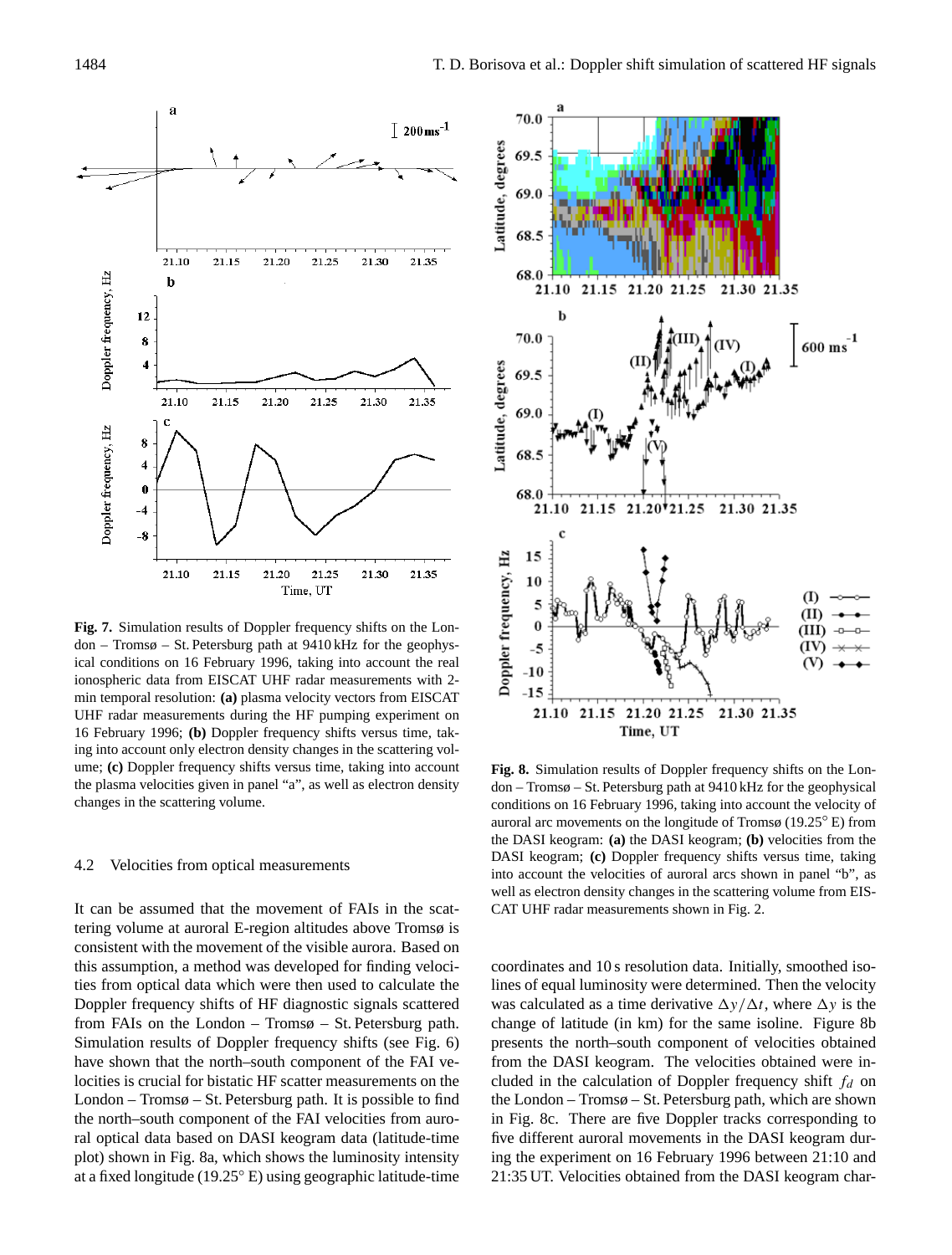

**Fig. 9.** Comparison between simulation results of Doppler frequency shifts  $f_d$  and experimental dynamic Doppler spectra at 9410 kHz on the London – Tromsø – St. Petersburg path during the HF pumping experiment on 16 February 1996. The white continuous line shows the calculated values of  $f_d$  from Fig. 7c; the solid black lines present the calculated values of  $f_d$  shown in Fig. 8c.

acterize movements in the auroral E-region, which is the region where the diagnostic HF signals are scattered from FAIs. The Doppler frequency shift simulation on the London – Tromsø – St. Petersburg path takes into account not only velocities from the DASI keogram, but also electron density changes in the scattering volume above Tromsø as well (Fig. 2).

#### **5 Comparison between simulation and observations**

Figure 9 shows the comparison between the simulated Doppler frequency shifts and experimental dynamic Doppler spectra at 9410 kHz on the London – Tromsø – St. Petersburg path during the experiment on 16 February 1996. Doppler frequency shifts calculated on the basis of real velocities obtained from the EISCAT UHF radar (white solid line), as well as from the DASI keogram data (black solid tracks) are overlaid on the experimental observations. Prior to 21:15 UT, there was no similarity between simulated and experimental Doppler frequency shifts (see Figs. 1b, 7c and 8c); hence these simulation data are not shown. Figure 9 shows that the observed and simulated results are in satisfactory agreement from 21:16 to 21:33 UT.

The use of ionospheric plasma velocities from the EIS-CAT UHF radar at an altitude of 278 km, obtained with 2 min temporal resolution, replicates on the whole the behaviour of the Doppler frequency shifts of the HF diagnostic wave scattered from FAIs in the E-region, as described by the longlived track (track 1 in Fig. 1b). The best agreement between the simulated and observed  $f_d$  took place from 21:16 to 21:23 UT. This time interval is characterized by agreement not only in a qualitative sense, but in a quantitative sense as well. Moreover, through that time, the calculated Doppler shifts, taking into account the velocities of FAIs obtained by two different methods, including the EISCAT UHF radar and DASI, correspond closely to one another.

The velocities in the auroral E-region from the DASI keogram with 10 s resolution adequately describes not only the fine structure of long-lived track 1, but the tracks with increasing negative values of  $f_d$  during 21:20–21:22 UT, 21:22–21:23 UT, and 21:24–21:28 UT (tracks 2) as well. Track 2 is in close agreement with the poleward movement of the visible auroral forms (see Fig. 8). However, the very intense wave-like track (track 3) cannot be explained by the DASI velocities. Although the simulated track 3 has wavy  $f_d$ variations, they are inconsistent with the experimental data of Doppler shifts both in phase and amplitude.

The heater-induced tracks on the Doppler sonogram (tracks 4 and 5) cannot be explained by the CONE model. The burst-like tracks (track 4), appearing when the Tromsø HF heater is turned on or off, may be related to the parametric decay instability. Since the CONE model does not take into account effects produced by the gradients of the HF pump wave electric field, it cannot explain tracks 4. Likewise, heater-induced track 5 also cannot be explained by the CONE model. There are some grounds to believe that the motion of the heater-induced small-scale irregularities in the auroral E-region is not always consistent with the background plasma drift. Supporting evidence includes a similar Tromsø HF pumping experiment carried out on 17 February 1996 in the nightside auroral ionosphere (Blagoveshchenskaya et al., 1998a). During this experiment on the London – Tromsø – St. Petersburg path, the pump wave reflected from a sporadic  $E_s$  layer and well-defined heater-induced Doppler tracks were observed. They were registered only during heater-on periods with small constant Doppler shifts, in spite of the fact that the EISCAT UHF radar observations showed large velocities of the background plasma from 500 to 1000 m/s in the north–south direction. This observation provides evidence that the motion of the heater-induced irregularities in the nightside auroral ionosphere is not always the same as the motion of the background plasma.

After 21:30 UT, scattered diagnostic signals on the Doppler sonogram are not observed. A possible reason is that the correct geometry of diagnostic HF radio waves scattered from FAIs in the auroral E-region is no longer valid. This could be due to a lowering of the FAI altitude from 120 to 100 km that would lead to the absence of scattered signal reception at St. Petersburg.